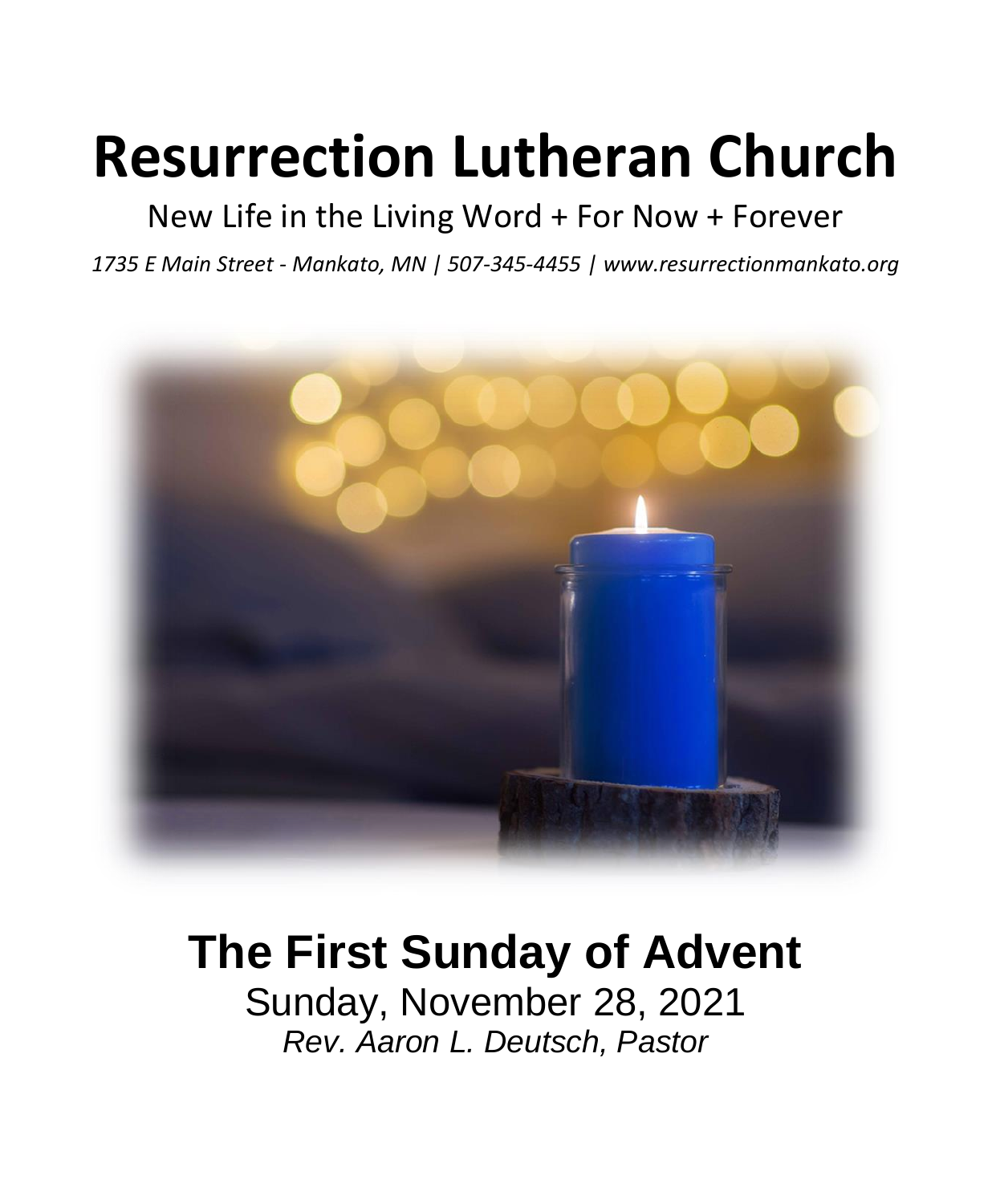#### **WELCOME** and **ANNOUNCEMENTS**

#### **CONFESSION AND FORGIVENESS OF SIN**

P: We gather in the name of the Father, and of the Son, and of the Holy Spirit.

### **C: Amen.**

P: Friends in Christ, our heavenly Father has called us to be His people, leading us to green pastures and still waters. Yet, there are times when we have wronged our fellow sheep and wandered from our Shepherd. But we are not abandoned. Trusting in the goodness of our God and the renewing power of the Holy Spirit within us, let us tell the whole truth about ourselves, confess our sins, and seek God's ceaseless mercy.

*Silence is kept for reflection and self-examination*

#### P: Loving and forgiving God,

**C: We confess that we are held captive by the power of sin and have gone astray. We have not welcomed the stranger and outsider. We have not loved our neighbors as ourselves. We have not been Christ to one another. Restore us, O God. Wake us up and turn us from our sin. Renew us each day in the light of Christ. Amen.**

P: People of God, hear this glad news: Jesus Christ has come so that you might have new and abundant life. In his name and by his authority alone, I forgive you all your sins. May you be strengthened in God's love, comforted by Christ's peace, and accompanied with the power of the Holy Spirit.

#### **C: Amen! Thanks be to God!**

# **GATHERING HYMN: Oh, Come, Oh, Come, Emmanuel……………………RECLAIM No. 103**

# **ADVENT CANDLE LIGHTING LITURGY**

L: Today, we gather around the Advent wreath to light our first candle: the candle of hope. Centuries before the birth of Jesus, the people of God longed and waited for the Messiah. **C: Prophets foretold His coming. We, too, wait for His advent among us.** 

L: We pray for the same Holy Spirit that moved the prophets to stir our hearts to faith. A word from the prophet Isaiah: "The people who walked in darkness have seen a great light; those who lived in a land of deep darkness — on them light has shined."

### **C: And from Peter, Jesus' disciple, in his first letter: "Blessed be the God and Father of our Lord Jesus Christ! According to his great mercy, he has caused us to be born again to a living hope through the resurrection of Jesus Christ from the dead."**

L: As we light our advent candle, we thank you, Lord, for the hope you give. As we prepare for Christmas time, shine on us. In this world of pain and darkness, bring hope to our hearts. To all the people who don't know you, light of the world, shine through us.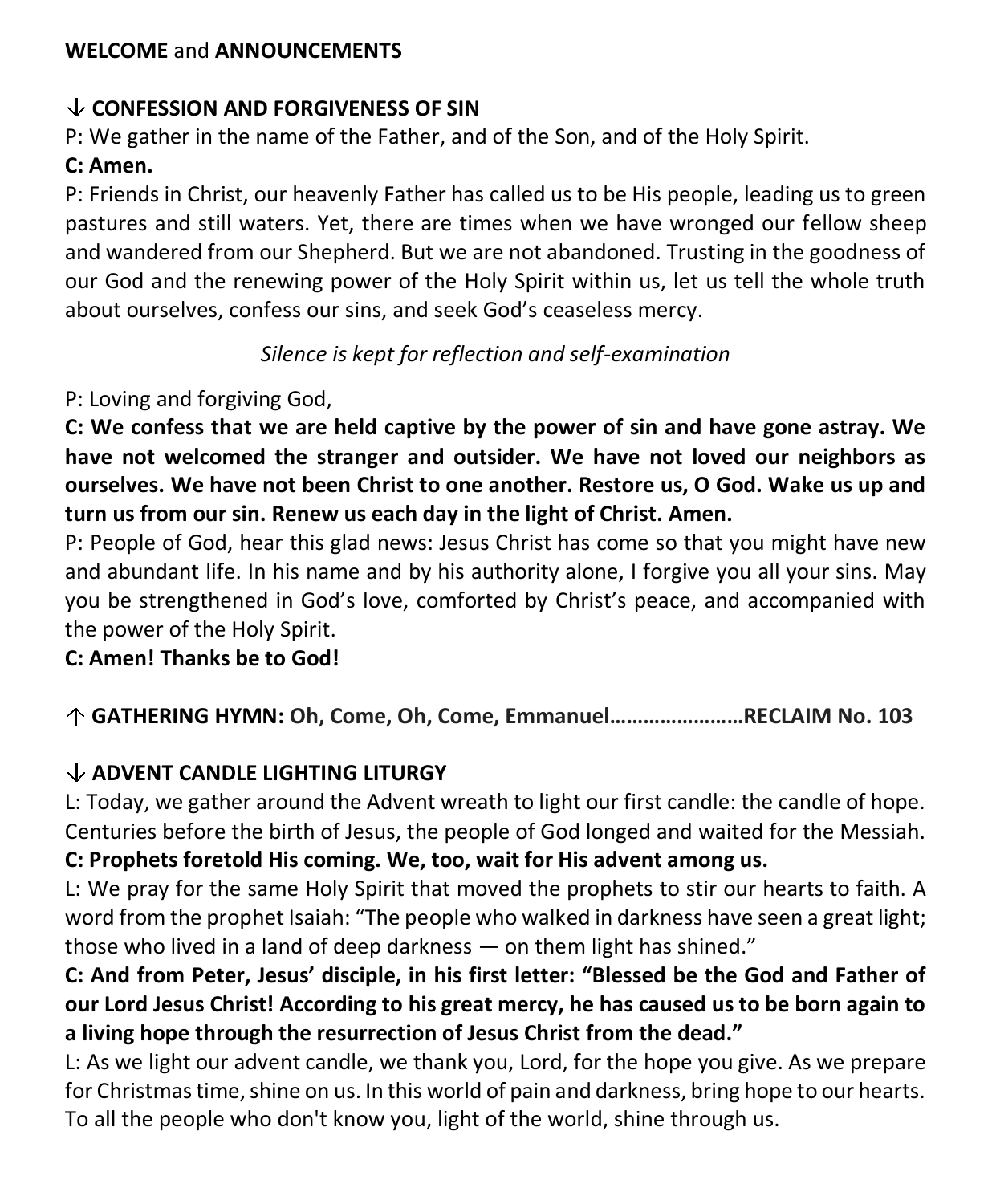**C: Jesus will come again. Help us to live in the hope you bring. In our service here today, light of the world, light the way. As shadows lengthen a candle shines, the hope of God's movement in our world. In hope, we turn our eyes to this first flame of the prophets.**  L: Let us pray...

**All: Lord, as we look to the birth of Jesus, grant that the light of your love for us will help us to become lights in the lives of those around us. Prepare our hearts for the joy and gladness of your coming, for Jesus is our hope. Amen.**

Leader: As the first candle is lit, please join in singing our Advent Verse:

*(Tune: Angels, from the Realms of Glory)* **Now it's time to light the candle, Soon God's promise will be here. Young and old will wait together for the Savior drawing near. Light will overcome the darkness: see the hope the Christ Child brings.**

# **FIRST READING: Jeremiah 33:14-16 (ESV)**

 $14$ "Behold, the days are coming, declares the Lord, when I will fulfill the promise I made to the house of Israel and the house of Judah.  $^{15}$ In those days and at that time I will cause a righteous Branch to spring up for David, and he shall execute justice and righteousness in the land.  $^{16}$ In those days Judah will be saved, and Jerusalem will dwell securely. And this is the name by which it will be called: 'The Lord is our righteousness.'

R: The Word of the Lord.

**C: Thanks be to God!** 

# **RESPONSIVE READING: Psalm 25:1-10 (ESV)**

R: To you, O Lord, I lift up my soul.

**C: O my God, in you I trust; let me not be put to shame or my enemies exult over me.** R: Indeed, none who wait for you shall be put to shame; they shall be ashamed who are wantonly treacherous.

# **C: Make me to know your ways, O Lord; teach me your paths.**

R: Lead me in your truth and teach me, for you are the God of my salvation; for you I wait all the day long.

# **C: Remember your mercy, and your steadfast love, for they have been from of old.**

R: Remember not the sins of my youth or my transgressions; according to your steadfast love remember me, for the sake of your goodness, O Lord!

# **C: Good and upright is the Lord; therefore he instructs sinners in the way.**

R: He leads the humble in what is right, and teaches the humble his way.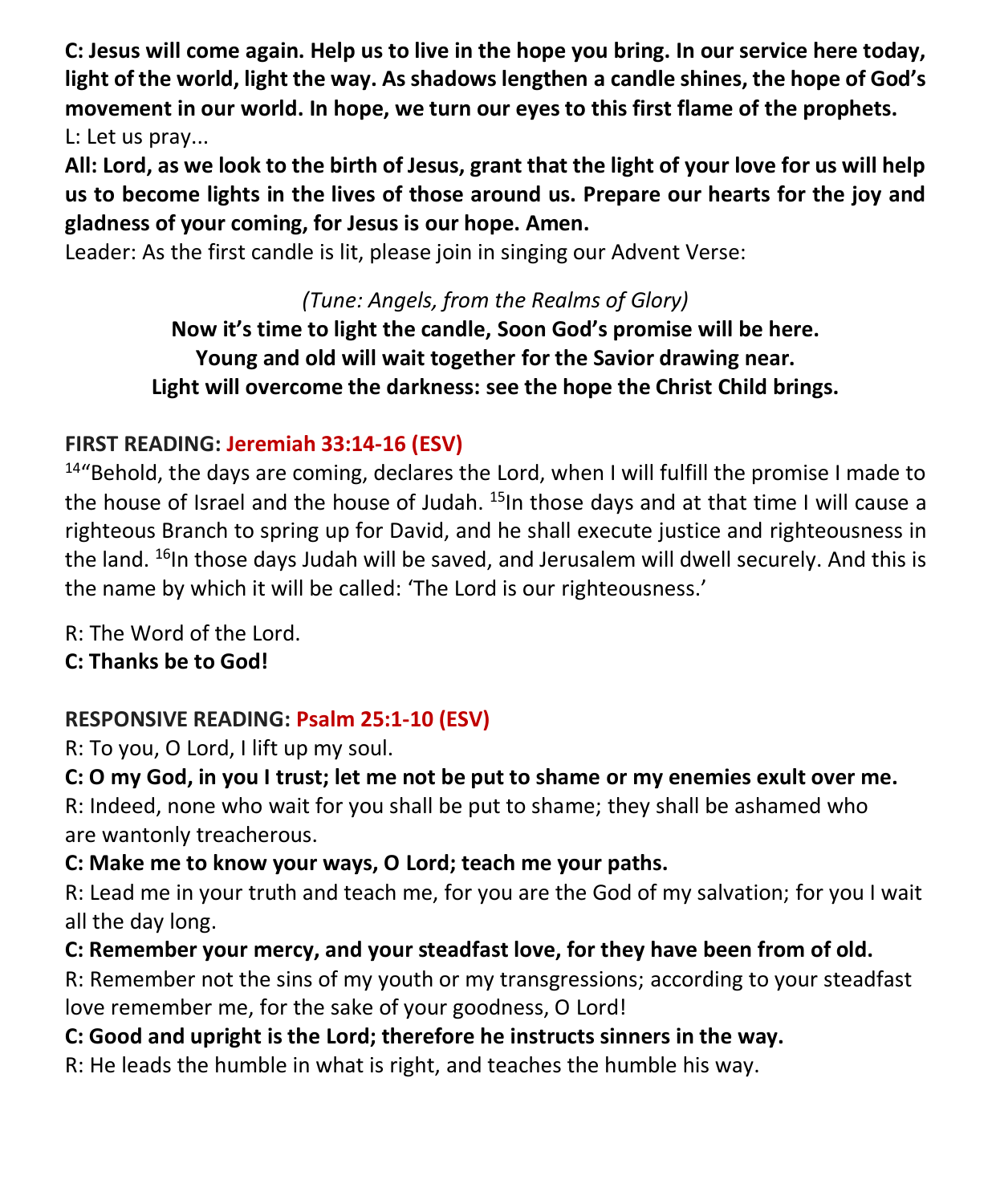**C: All the paths of the Lord are steadfast love and faithfulness, for those who keep his covenant and his testimonies.**

R: The Word of the Lord. **C: Thanks be to God!** 

#### **SECOND READING: 1 Thessalonians 3:9-13 (ESV)**

**<sup>9</sup>**For what thanksgiving can we return to God for you, for all the joy that we feel for your sake before our God, **<sup>10</sup>**as we pray most earnestly night and day that we may see you face to face and supply what is lacking in your faith? **<sup>11</sup>**Now may our God and Father himself, and our Lord Jesus, direct our way to you, **<sup>12</sup>**and may the Lord make you increase and abound in love for one another and for all, as we do for you, **<sup>13</sup>**so that he may establish your hearts blameless in holiness before our God and Father, at the coming of our Lord Jesus with all his saints.

R: The Word of the Lord.

**C: Thanks be to God!** 



#### **THE GOSPEL ACCLAMATION**

#### **GOSPEL READING: Luke 21:25-36 (ESV)**

P: The Holy Gospel according to Saint Luke, the 21<sup>st</sup> Chapter.

#### **C: Glory to you, O Lord!**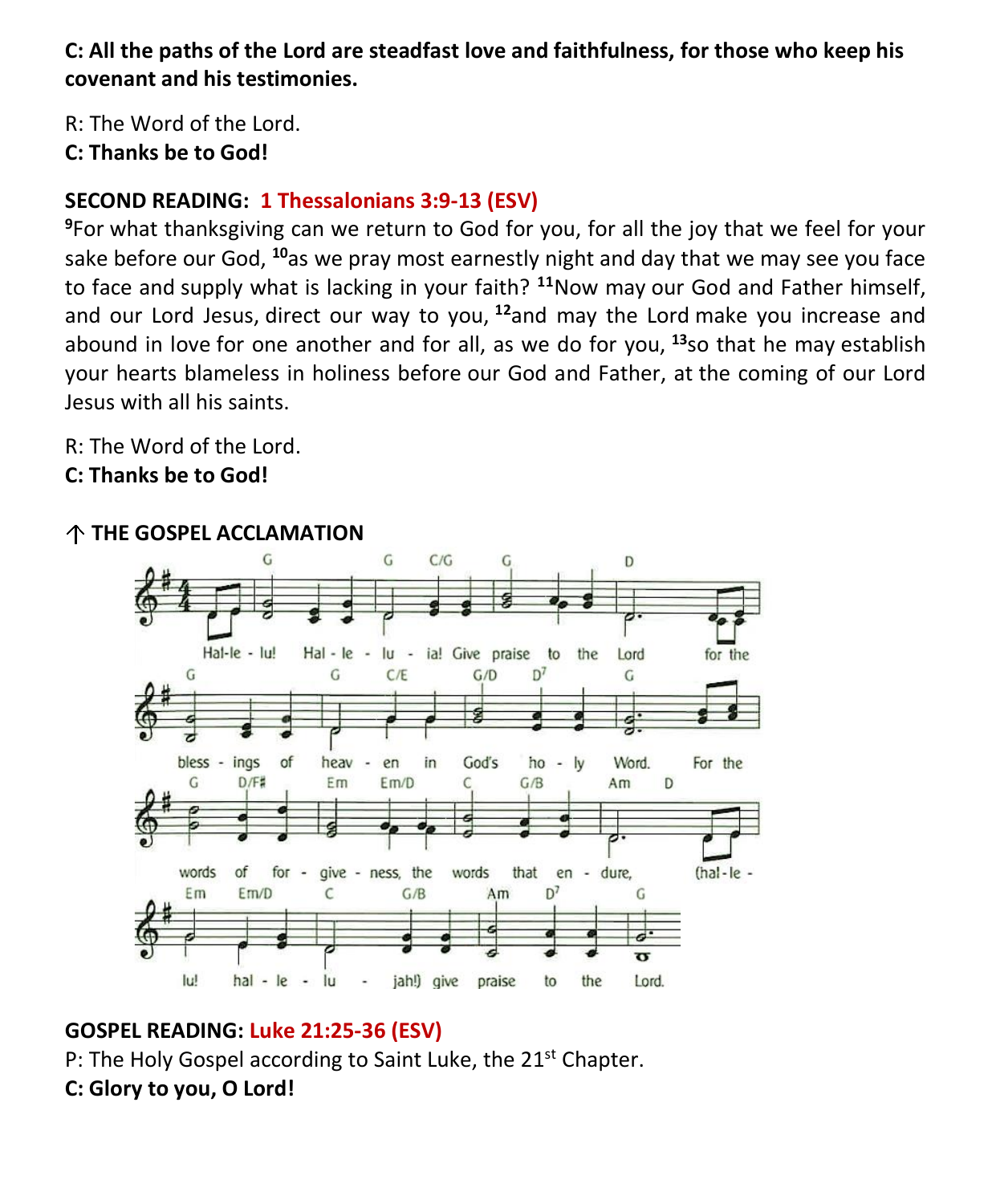$25$ "And there will be signs in sun and moon and stars, and on the earth distress of nations in perplexity because of the roaring of the sea and the waves,  $^{26}$  people fainting with fear and with foreboding of what is coming on the world. For the powers of the heavens will be shaken. <sup>27</sup>And then they will see the Son of Man coming in a cloud with power and great glory.  $28$ Now when these things begin to take place, straighten up and raise your heads, because your redemption is drawing near."  $^{29}$ And he told them a parable: "Look at the fig tree, and all the trees. <sup>30</sup>As soon as they come out in leaf, you see for yourselves and know that the summer is already near.  $31$ So also, when you see these things taking place, you know that the kingdom of God is near.  $32$ Truly, I say to you, this generation will not pass away until all has taken place. <sup>33</sup>Heaven and earth will pass away, but my words will not pass away. <sup>34</sup> But watch yourselves lest your hearts be weighed down with dissipation and drunkenness and cares of this life, and that day come upon you suddenly like a trap. 35For it will come upon all who dwell on the face of the whole earth.  $36$ But stay awake at all times, praying that you may have strength to escape all these things that are going to take place, and to stand before the Son of Man."

P: This is the Gospel of our Lord!

**C: Praise to you, O Christ!** 

#### **SERMON**

**HYMN OF THE DAY: Lord of All Hopefulness…………………………………….RECLAIM No. 200**

#### **OFFERING** and **OFFERING RESPONSE**

*As ushers bring forward the offering,* please stand to *sing the Doxology: Praise God from whom all blessings flow. Praise Him all creatures here below. Praise Him above ye heav'nly host. Praise Father, Son, and Holy Ghost. Amen*

#### **THE APOSTLES' CREED**

**I believe in God the Father almighty, creator of heaven and earth.**

**I believe in Jesus Christ, his only Son our Lord. He was conceived by the power of the Holy Spirit, and born of the virgin Mary. He suffered under Pontius Pilate, was crucified, died, and was buried. He descended into hell. On the third day he rose again. He ascended into heaven, and is seated at the right hand of the Father. He will come again to judge the living and the dead.**

**I believe in the Holy Spirit, the holy Christian Church, the communion of saints, the forgiveness of sins, the resurrection of the body, and the life everlasting. Amen**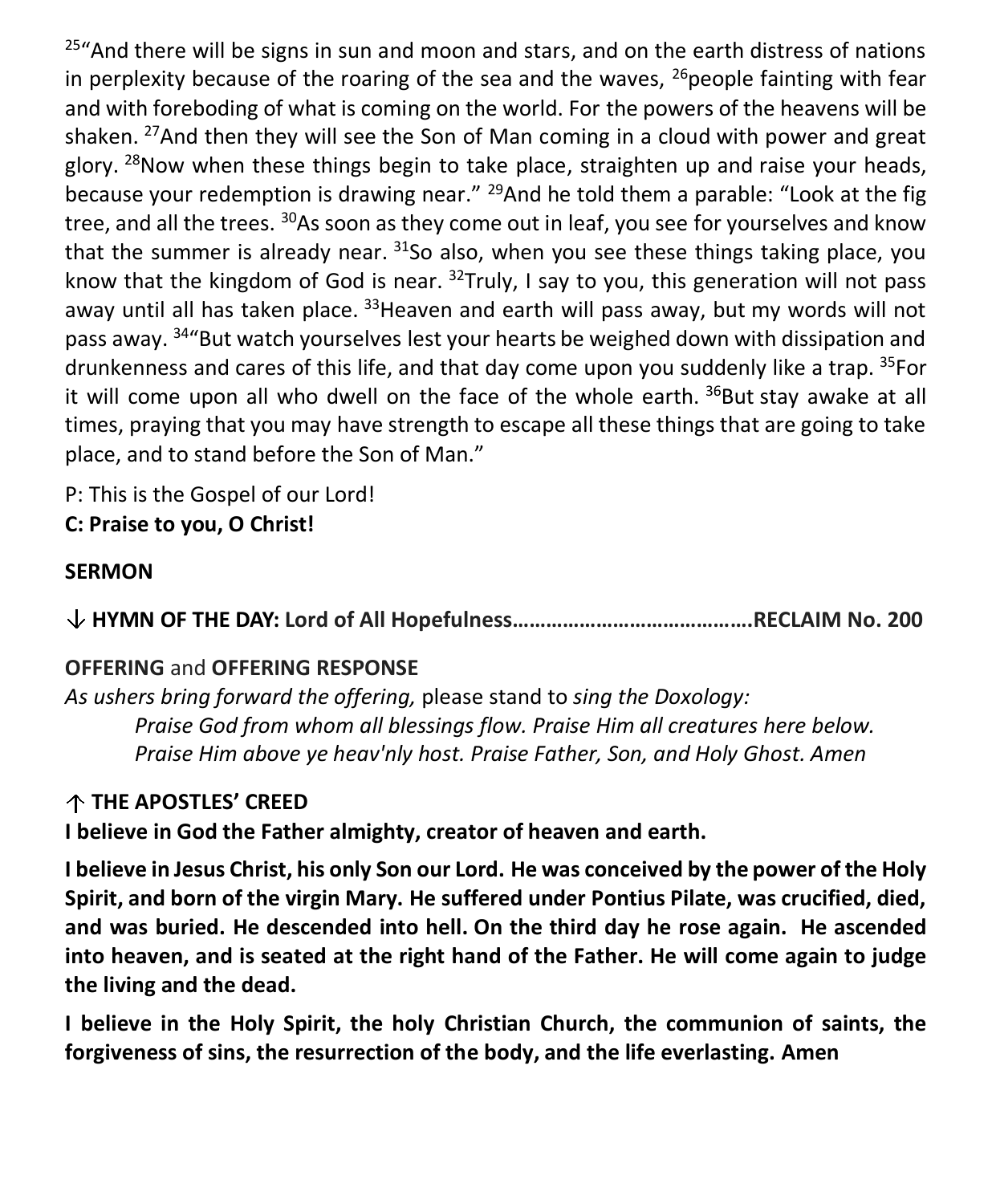#### **PRAYERS OF THE PEOPLE**

Each petition ends with the words *Lord, in your mercy*. Please respond by saying *Hear our prayer.*

#### **LORD'S PRAYER**

**C: Our Father, who art in heaven, hallowed be thy name, thy kingdom come, thy will be done, on earth as it is in heaven. Give us this day our daily bread; and forgive us our trespasses, as we forgive those who trespass against us; and lead, us not into temptation, but deliver us from evil. For thine is the kingdom, and the power, and the glory, forever and ever. Amen.**

**\_\_\_\_\_\_\_\_\_\_\_\_\_\_\_\_\_\_\_\_\_\_\_\_\_\_\_\_\_\_\_\_\_\_\_\_\_\_\_\_\_\_\_\_\_\_\_\_\_\_\_\_\_\_\_\_\_\_\_\_\_\_\_\_\_\_\_\_\_\_\_\_\_**

#### **BENEDICTION**

#### **SENDING HYMN: Soon and Very Soon** *(see back of the bulletin)*

#### **DISMISSAL**

P: Go in peace, loving and serving in the name of our crucified and risen Lord. **C: Thanks be to God!**

#### **POSTLUDE**

#### **THOSE SERVING TODAY**

Pastor: Rev. Aaron L. Deutsch **Keyboardist:** Nikki Basel **Reader: Ushers:** Dave Blum and Harvard Jaeck **Greeters:** Bob and Meridel Kellogg **Tech Team:** Mike and Vicki Youngerberg **Ministers:** Every member of Resurrection Lutheran

#### **CONTACT OUR PASTOR**

**Cell Phone:** 605-742-4469 **Email Address:** [aaron.lee.deutsch@gmail.com](mailto:aaron.lee.deutsch@gmail.com)

#### **THIS WEEK AT RESURRECTION LUTHERAN**

| Sunday    | <b>Nov. 28</b> | 9:30am             | Worship                |
|-----------|----------------|--------------------|------------------------|
|           |                | 10:30am            | Fellowship             |
| Monday    | Nov. 29        | 10:00am            | <b>Morning Prayer</b>  |
| Wednesday | Dec. 1         | Noon               | Lectionary Lunch       |
|           |                | 6:15 <sub>pm</sub> | Soup Supper            |
|           |                | 7:00 <sub>pm</sub> | Midweek Advent Worship |
| Thursday  | Dec. 2         | 8:00am             | Men's Bible Study      |
| Sunday    | Dec. 5         | 9:30am             | Worship                |
|           |                | 10:30am            | Fellowship             |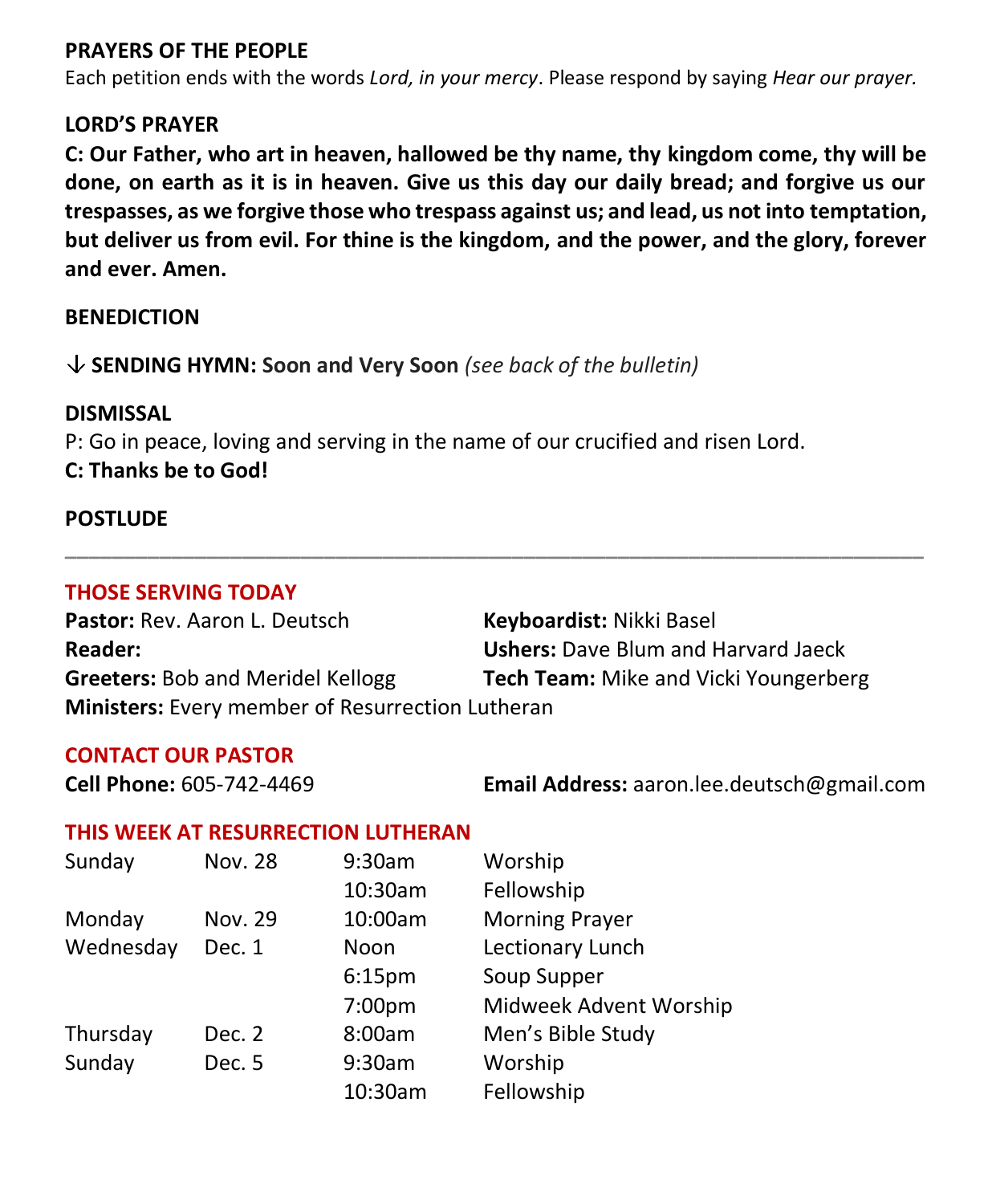# **ANNOUNCEMENTS**

**Welcome to Worship!** Resurrection Lutheran Church is a Christ-centered and crossfocused member congregation of Lutheran Congregations in Mission for Christ. If you brought your **cell phone** to Church this morning, please be sure to turn it off or put it in silent mode as you prepare for worship. A **nursery** is available, see an usher for details.

**Please remember the following in your prayers:** Ruth Davidson, Delores Fast, Marilyn Larson, Paul & Donna Bjur, Warren Beaty, Ted Glaser, Carol Volness, and Lee Young. Please also remember our **homebound members** and those living in **assisted living facilities**: Ione Benshoof, Deb Bjur, Dorothy Enfield, Arlene Harlow, Polly Marshall, and Betty Purrington.

**Pastor Aaron wants to meet you!** He is available for coffee or lunch Monday-Thursday. A sign-up sheet for the next week can be found in the narthex.

Additional **readers** are needed during worship in the season of Advent to lead the Advent candle liturgy and light the Advent wreath. A sign-up sheet can be found in the narthex. Readings can be done by an individual or a pair.

**Midweek Advent worship services** will be held in conjunction with a soup supper on Wednesdays December  $1^{st}$ ,  $8^{th}$  and  $15^{th}$ . Soup supper will be served in the fellowship hall beginning at 6:15pm with a brief, informal worship service to follow right in the fellowship hall at 7:00pm. Are you interested in bringing soup or bread? Sign up in the narthex.

A new Bible study starts this Wednesday, December 1<sup>st</sup>. **Lectionary Lunch** will meet at noon each Wednesday in the fireside room and take a closer look at the Gospel text for the coming Sunday that Pastor Aaron will preach on. Bring your own lunch and join us!

Volunteers are needed for **Christmas tree and Sanctuary decorating** on Saturday, December 11th at 10:00am.

Resurrection Lutheran Church is forming a **Congregational Care Team**. Congregational Care Ministers will be trained to carry out the Church's mission of carrying the burdens of our neighbors and equipped to walk alongside members of our congregation that feel alone or hurting. Are you interested in being a part of this team? Or do you have questions to ask before you make a commitment? Join us for an informational meeting during the coffee hour after worship on Sunday, December  $12<sup>th</sup>$ . We will meet in the fireside room.

Would you like to help contribute to the beauty of the Church Sanctuary this Christmas season by sponsoring a **poinsettia plant**? Fill out the order form in the December newsletter and drop it off, along with your donation, to Vicki in the Church office.